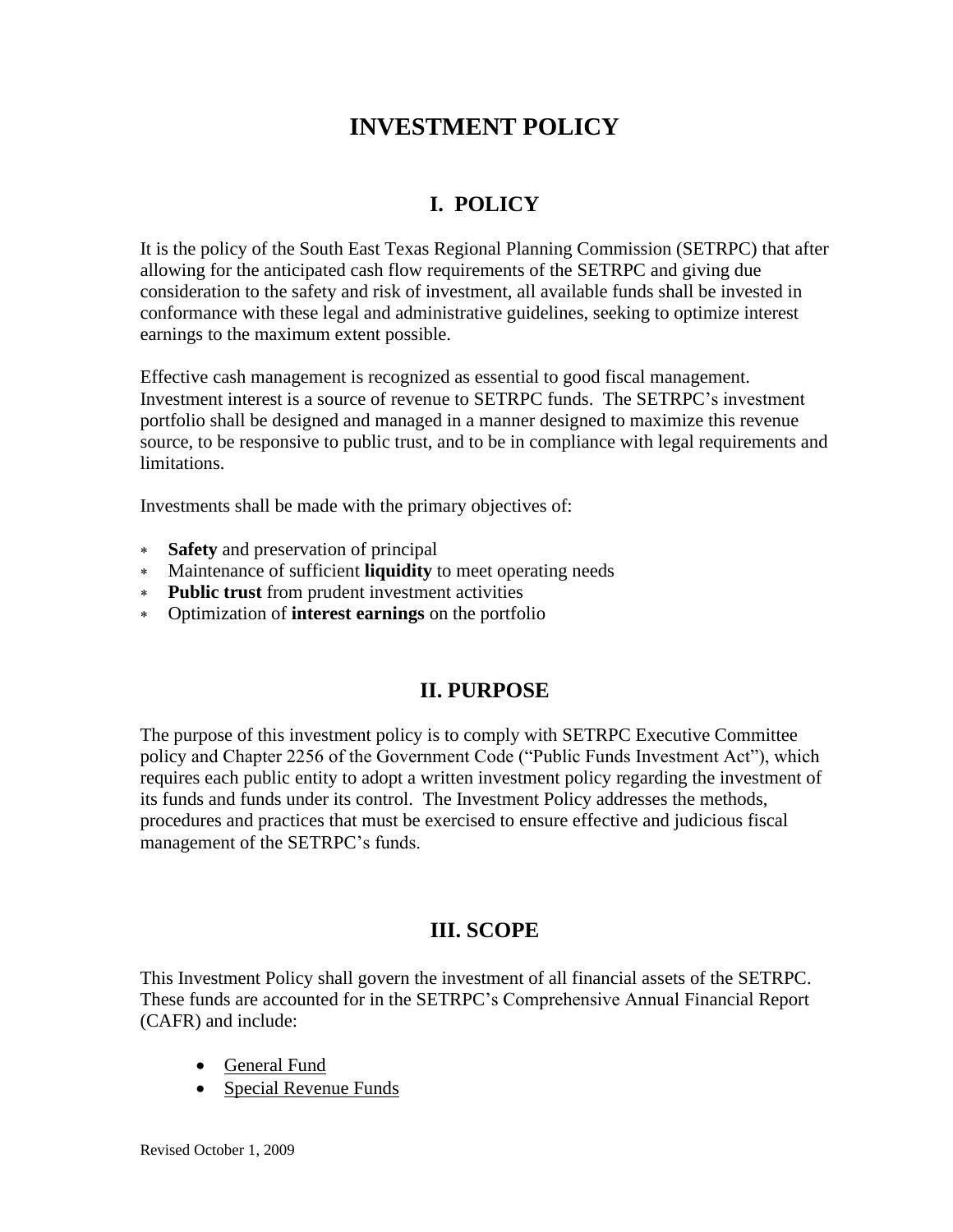- Trust and Agency Funds, to the extent not required by law or existing contract to be kept segregated and managed separately
- Any new fund created by the SETRPC, unless specifically exempted from this Policy by the Executive Committee or by law.

*The SETRPC may consolidate cash balances from all or some funds to maximize investment earnings. Investment income may be allocated to the various funds based on their respective participation and in accordance with generally accepted accounting principles.*

This Investment Policy shall apply to all transactions involving the financial assets and related activity for all the foregoing funds. However, this policy does not apply to the assets administered for the benefit of the SETRPC by outside agencies under deferred compensation programs.

## **IV. INVESTMENT OBJECTIVES**

The SETRPC shall manage and invest its cash with four primary objectives, listed in order of priority: **safety, liquidity, public trust, and yield, expressed as optimization of interest earnings.** The safety of the principal invested always remains the primary objective. All investments shall be designed and managed in a manner responsive to the public trust and consistent with state and local law.

The SETRPC shall maintain a comprehensive cash management program, which includes collection of account receivables, vendor payments in accordance with invoice terms, and prudent investment of available cash. Cash management is defined as the process of managing monies in order to insure maximum cash availability and maximum earnings on short-term investment of idle cash.

## **Safety [***PFIA 2256.005***(***b***)(***2***)]**

Safety of principal is the foremost objective of the investment program. Investments shall be undertaken in a manner that seeks to ensure the preservation of capital in the overall portfolio. The objective will be to mitigate credit and interest rate risk.

- ❑ Credit Risk and Concentration of Credit Risk The SETRPC will minimize credit risk, the risk of loss due to the failure of the issuer or backer of the investment, and concentration of credit risk, the risk of loss attributed to the magnitude of investment in a single issuer, by:
	- Limiting investments to the safest types of investments
	- Pre-qualifying the financial institutions and broker/dealers with which the SETRPC will do business
	- Diversifying the investment portfolio so that potential losses on individual issuers will be minimized.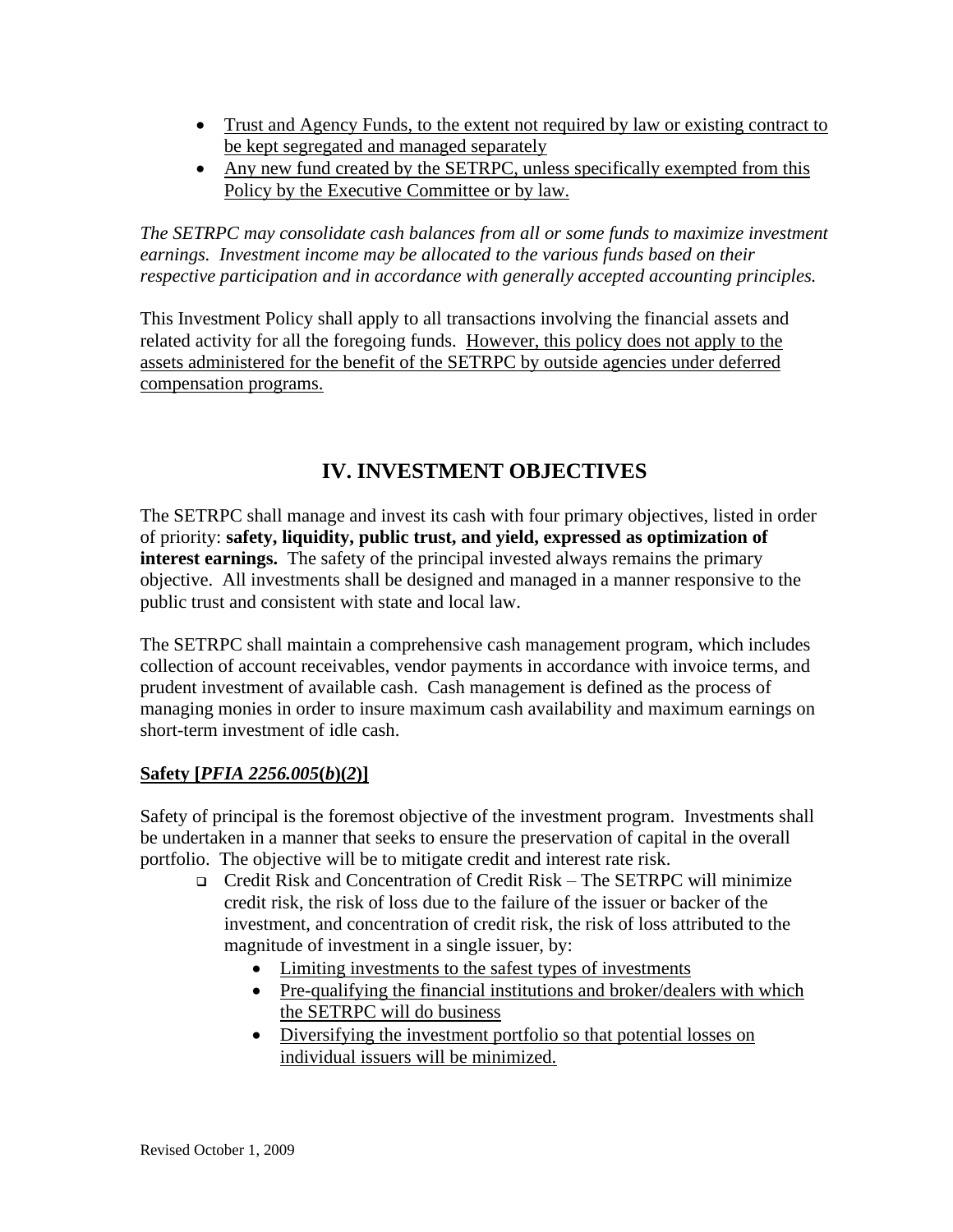- ❑ Interest Rate Risk the SETRPC will manage the risk that the interest earnings and the market value of investments in the portfolio will fall due to changes in general interest rates by limiting the maximum weighted average maturity of the investment portfolio to 365 days. The SETRPC will, in addition,:
	- Structure the investment portfolio so that investments mature to meet cash requirements for ongoing operations, thereby avoiding the need to liquidate investments prior to maturity.
	- Invest operating funds primarily in demand deposits, certificates of deposit, shorter-term securities, money market mutual funds, or local government investment pools functioning as money market mutual funds.
	- Diversify maturities and staggering purchase dates to minimize the impact of market movements over time.

## **Liquidity [***PFIA 2256.005***(***b***)(***2***)]**

The investment portfolio shall remain sufficiently liquid to meet all operating requirements that may be reasonably anticipated. This is accomplished by structuring the portfolio so that investments mature concurrent with cash needs to meet anticipated demands. Because all possible cash demands cannot be anticipated, a portion or the entire portfolio will be invested in demand deposits, shares of money market mutual funds or local government investment pools that offer same-day liquidity. In addition, a portion of the portfolio may consist of securities with active secondary or resale markets.

## **Public Trust**

All participants in the SETRPC's investment process shall seek to act responsibly as custodians of the public trust. Investment officers shall avoid any transaction that might impair public confidence in the SETRPC's ability to govern effectively.

## **Yield (Optimization of Interest Earnings) [***PFIA 2256.005***(***b***)(***3***)]**

The investment portfolio shall be designed with the objective of attaining a market rate of return throughout budgetary and economic cycles, taking into account the investment risk constraints and liquidity needs. Return on investment is of secondary importance compared to the safety and liquidity objectives described above.

# **V. RESPONSIBILITY AND CONTROL**

#### **Delegation of Authority [***PFIA 2256.005***(***f***)]**

In accordance with SETRPC policy and the Public Funds Investment Act, the Executive Committee designates the Director of Finance and the Controller as the SETRPC's Investment Officers. An Investment Officer is authorized to execute investment transactions on behalf of the SETRPC. No person may engage in an investment transaction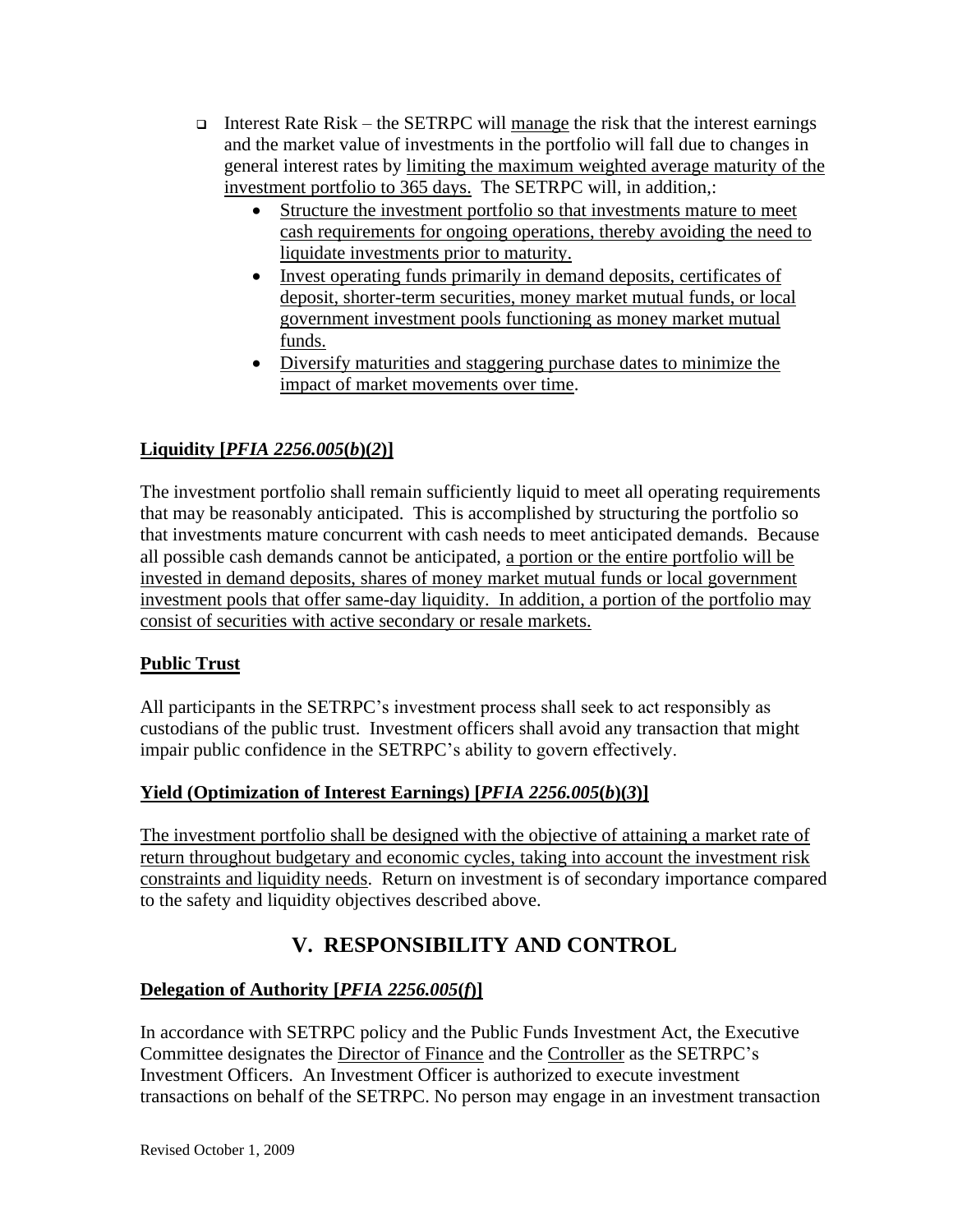or the management of SETRPC funds except as provided under the terms of this Investment Policy as approved by the Executive Committee. The investment authority granted to the investing officers is effective until rescinded by the Executive Committee.

### **Quality and Capability of Investment Management [***PFIA 2256.005(b***)(***3***)]**

The SETRPC shall provide periodic training in investments for the designated investment officers and other investment personnel through courses and seminars offered by professional organizations, associations, and other independent sources in order to insure the quality and capability of investment management in compliance with the Public Funds Investment Act.

## **Training Requirement (***PFIA 2256.008***)**

In accordance with the SETRC policy and the Public Funds Investment Act, designated Investment Officers shall attend an investment training session no less often than once every two years commencing October 1, 1997 and shall receive not less than 10 hours of instruction relating to investment responsibilities. A newly appointed Investment Officer must attend a training session of at least 10 hours of instruction within twelve months of the date the officer took office or assumed the officer's duties. The investment training session shall be provided by an independent source approved by the Executive Committee (*Note: a designated investment committee may approve the independent source of training*). For purposes of this policy, an "independent source" from which investment training shall be obtained shall include a professional organization, an institution of higher education or any other sponsor other than a business organization with whom the SETRPC may engage in an investment transaction.

## **Internal Controls (***Best Practice***)**

The Director of Finance is responsible for establishing and maintaining an internal control structure designed to ensure that the assets of the entity are protected from loss, theft, or misuse. The internal control structure shall be designed to provide reasonable assurance that these objectives are met. The concept of reasonable assurance recognizes that (1) the cost of a control should not exceed the benefits likely to be derived; and (2) the valuation of costs and benefits requires estimates and judgments by management.

Accordingly, the Director of Finance shall establish a process for annual independent review by an external auditor to assure compliance with policies and procedures. The internal controls shall address the following points.

- Control of collusion.
- Separation of transactions authority from accounting and record keeping.
- Custodial safekeeping.
- Avoidance of physical delivery securities.
- Clear delegation of authority to subordinate staff members.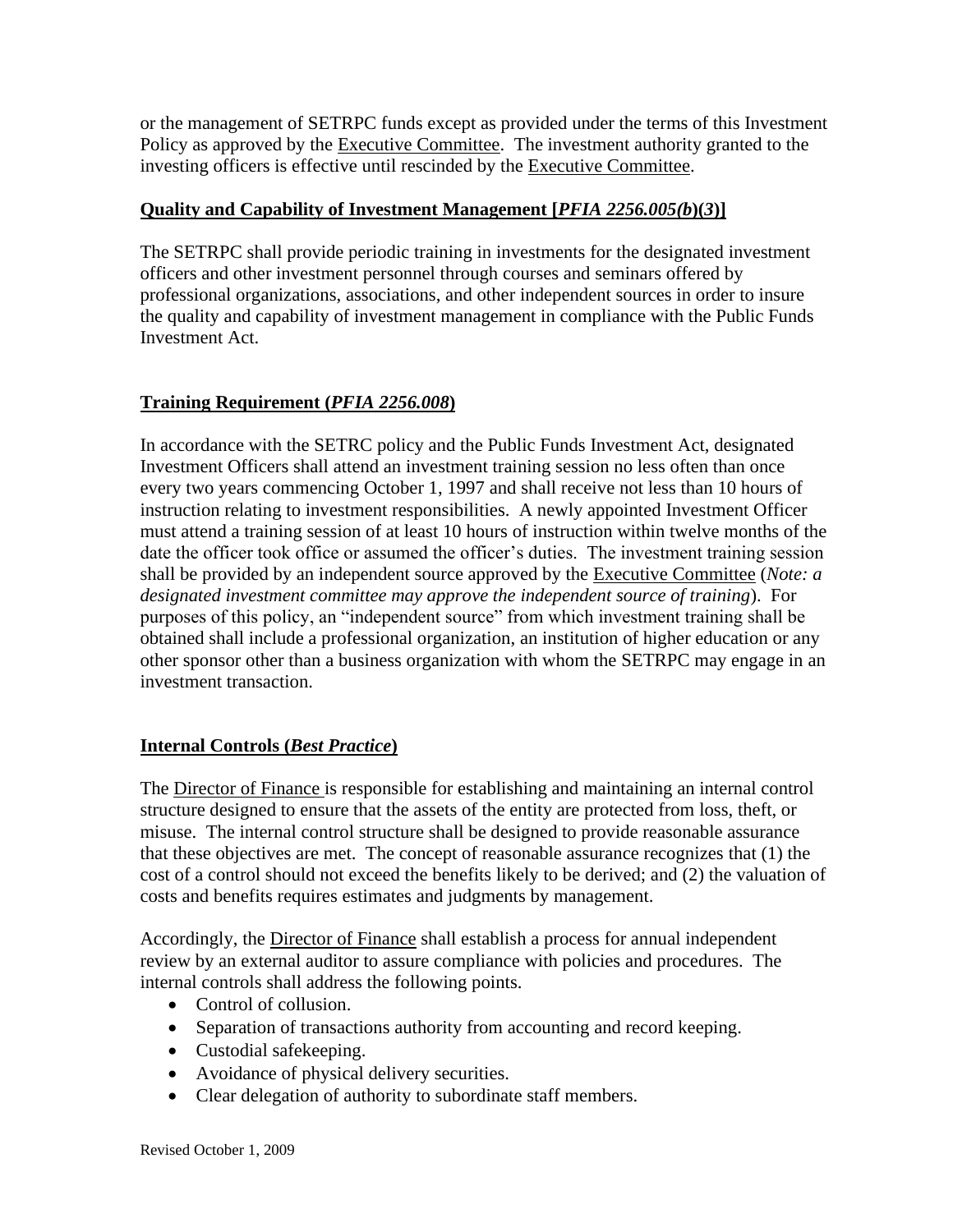- Written confirmation for telephone (voice) transactions for investments and wire transfers.
- Development of a wire transfer agreement with the depository bank or third party custodian.

#### **Prudence (***PFIA 2256.006***)**

The standard of prudence to be applied by the Investment Officer shall be the "prudent investor" rule. This rule states that "Investments shall be made with judgment and care, under circumstances then prevailing, which persons of prudence, discretion and intelligence exercise in the management of their own affairs, not for speculation, but for investment, considering the probable safety of their capital as well as the probable income to be derived." In determining whether an Investment Officer has exercised prudence with respect to an investment decision, the determination shall be made taking into consideration:

- The investment of all funds, or funds under the SETRPC's control, over which the officer had responsibility rather than a consideration as to the prudence of a single investment.
- Whether the investment decision was consistent with the written approved investment policy of the SETRPC.

#### **Indemnification (***Best Practice***)**

The Investment Officer, acting in accordance with written procedures and exercising due diligence, shall not be held personally responsible for a specific investment's credit risk or market price changes, provided that these deviations are reported immediately and the appropriate action is taken to control adverse developments.

#### **Ethics and Conflicts of Interest [***PFIA 2256.005***(***i***)] and [***SETRPC Business Ethics and Conduct Policy and Conflict of Interest Policy***]**

Officers and employees involved in the investment process shall refrain from personal business activity that would conflict with the proper execution and management of the investment program, or that would impair their ability to make impartial decisions. Employees and Investment Officers shall disclose any material interests in financial institutions with which they conduct business. They shall further disclose any personal financial/investment positions that could be related to the performance of the investment portfolio. Employees and officers shall refrain from undertaking personal investment transactions with the same individual with which business is conducted on behalf of the SETRPC.

An Investment Officer of the SETRPC who has a personal business relationship with an organization seeking to sell an investment to the SETRPC shall file a statement disclosing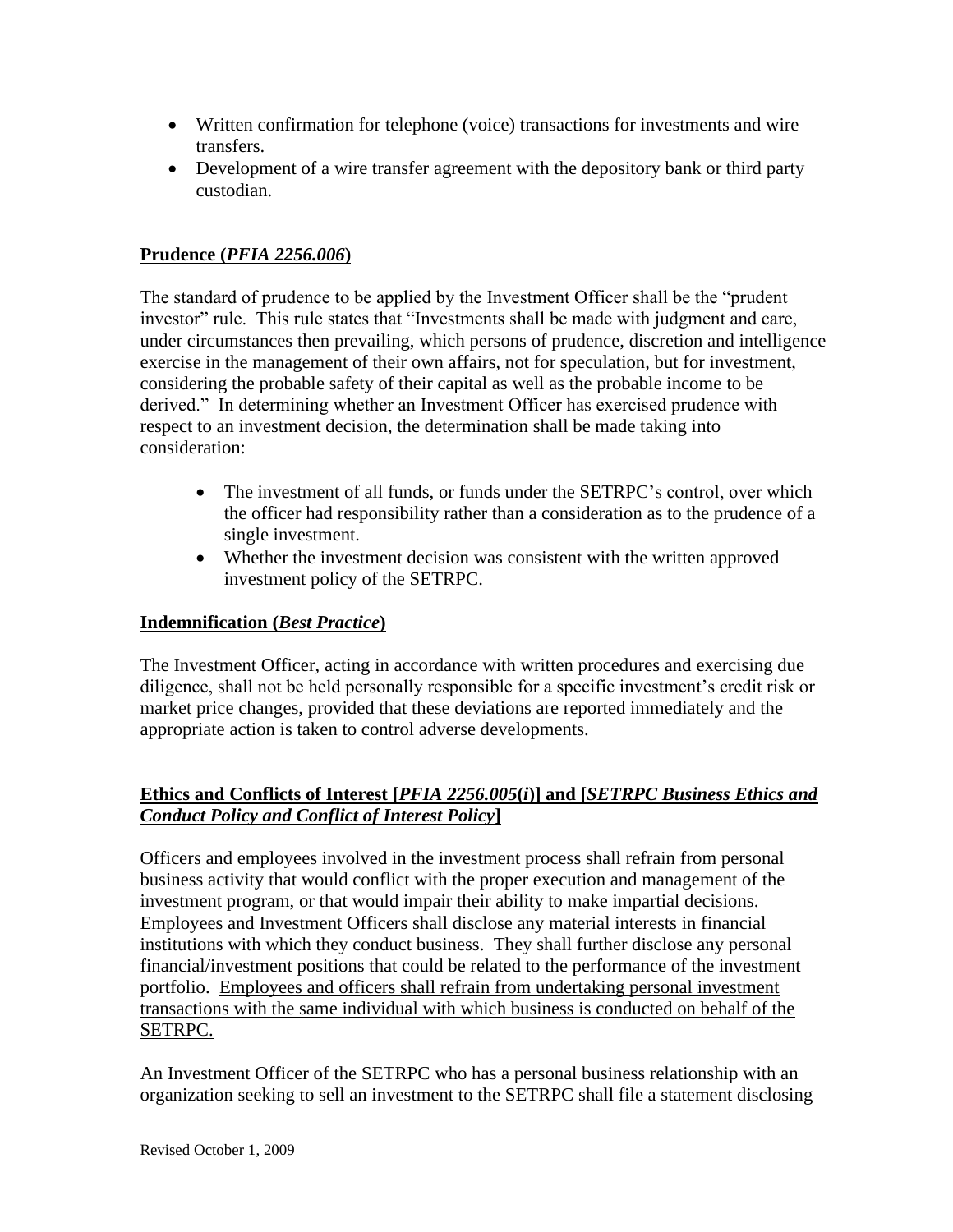that personal business interest. An Investment Officer who is related within the second degree by affinity or consanguinity to an individual seeking to sell an investment to the SETRPC shall file a statement disclosing that relationship. A statement required under this subsection must be filed with the Texas Ethics Commission and the Executive Committee.

## **VI. SUITABLE AND AUTHORIZED INVESTMENTS**

#### **Portfolio Management**

The SETRPC currently has a "buy and hold" portfolio strategy. Maturity dates are matched with cash flow requirements and investments are purchased with the intent to be held until maturity. However, investments may be liquidated prior to maturity for the following reasons:

- An investment with declining credit may be liquidated early to minimize loss of principal.
- Cash flow needs of the SETRPC require that the investment be liquidated.

### **Investments [***PFIA 2256.005***(***b***)(***4***)(***A***)]**

SETRPC funds governed by this policy may be invested in the instruments described below, all of which are authorized by Chapter 2256 of the Government Code (Public Funds Investment Act). Investment of SETRPC funds in any instrument or security not authorized for investment under the Act is prohibited. The SETRPC will not be required to liquidate an investment that becomes unauthorized subsequent to its purchase.

#### I. **Authorized**

- 1. Obligations of the United States of America, its agencies and instrumentalities.
- 2. Demand deposits and Certificates of Deposit issued by a depository institution organized under Texas law, the laws of another state, or federal law, that has its main office or a branch office in Texas. The demand deposits and certificates of deposit must be guaranteed or insured by the Federal Deposit Insurance Corporation or its successor or secured by obligations in a manner and amount as provided by law for the deposits of the SETRPC.
- 3. Fully collateralized direct repurchase agreements with a defined termination date secured by obligations of the United States or its agencies and instrumentalities. These shall be pledged to the SETRPC, held in the SETRPC's name, and deposited at the time the investment is made with the SETRPC or with a third party selected and approved by the SETRPC. Repurchase agreements must be purchased through a primary government securities dealer, as defined by the Federal Reserve, or a financial institution doing business in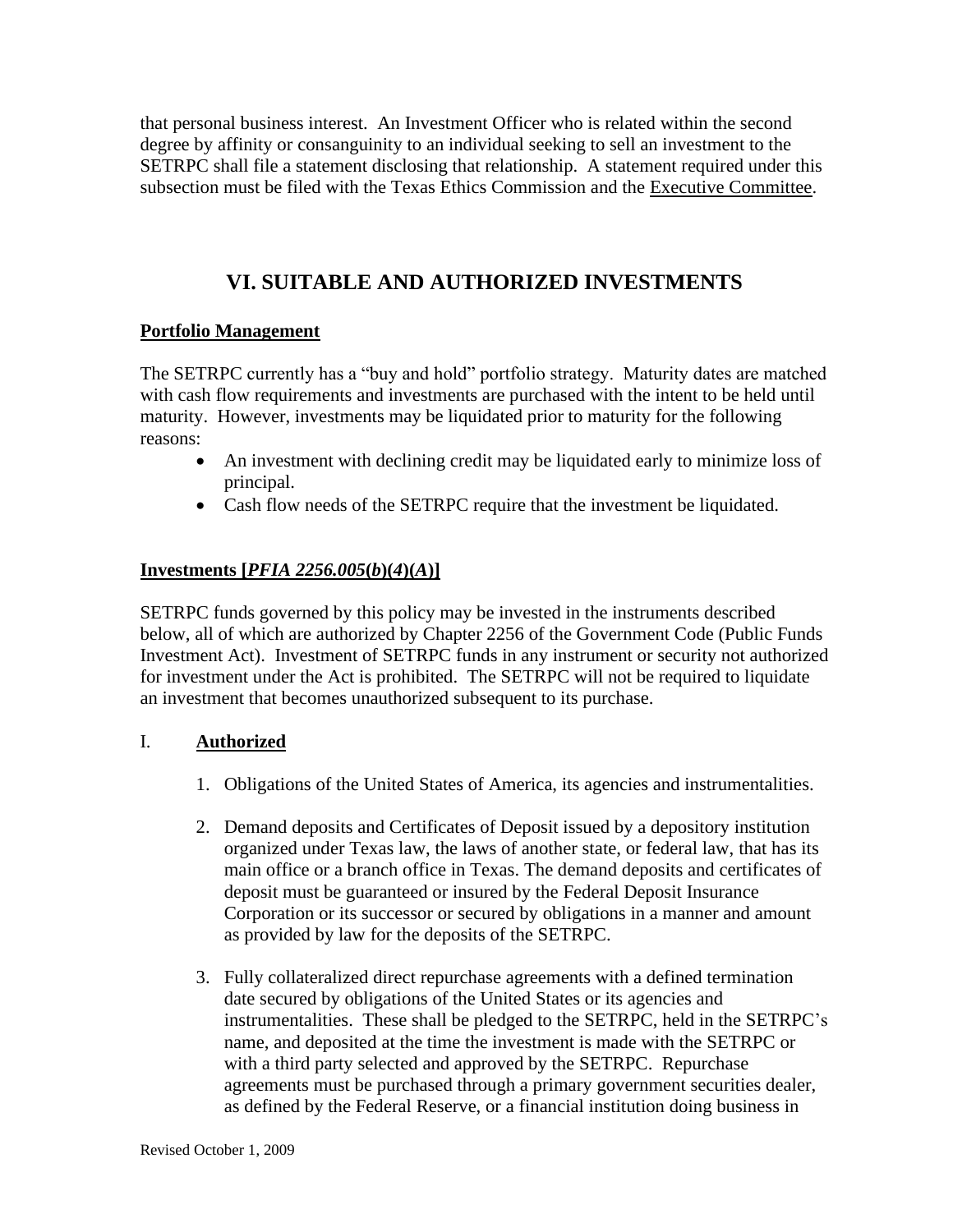Texas. A Master Repurchase Agreement must be signed by the bank/dealer prior to investment in a repurchase agreement. All repurchase agreement transactions will be on a delivery vs. payment basis. Securities received for repurchase agreements must have a market value greater than or equal to 102 percent at the time funds are disbursed. (Sweep Accounts and/or Bond Proceeds)

- 4. Money Market Mutual funds that: 1) are registered and regulated by the Securities and Exchange Commission, 2) have a dollar weighted average stated maturity of 90 days or less, 3) seek to maintain a net asset value of \$1.00 per share, and 4) are rated AAA by at least one nationally recognized rating service.
- 5. Local government investment pools, which 1) meet the requirements of Chapter 2256.016 of the Public Funds Investment Act, 2) are rated no lower than AAA or an equivalent rating by at least one nationally recognized rating service, and 3) seek to maintain a \$1.00 net asset value, and 4) are authorized by resolution by the Executive Committee.

All prudent measures will be taken to liquidate an investment that is downgraded to less than the required minimum rating. (*PFIA 2256.021*)

### II. **Not Authorized [***PFIA 2256.009***(***b***)(***1-4***)]**

Investments including interest-only or principal-only strips of obligations with underlying mortgage-backed security collateral, collateralized mortgage obligations with an inverse floating interest rate or a maturity date of over 10 years are strictly prohibited.

## **VII. INVESTMENT PARAMETERS**

## **Maximum Maturities [***PFIA 2256.005***(***b***)(***4***)(***B***)]**

The longer the maturity of investments, the greater their price volatility. Therefore, it is the SETRPC's policy to concentrate its investment portfolio in shorter-term securities in order to limit principal risk caused by changes in interest rates.

The SETRPC attempts to match its investments with anticipated cash flow requirements. The SETRPC will not directly invest in securities maturing more than two (2) years from the date of purchase; however, the above described obligations, certificates, or agreements may be collateralized using longer dated investments.

Because no secondary market exists for repurchase agreements, the maximum maturity shall be 120 days except in the case of a flexible repurchase agreement for bond proceeds.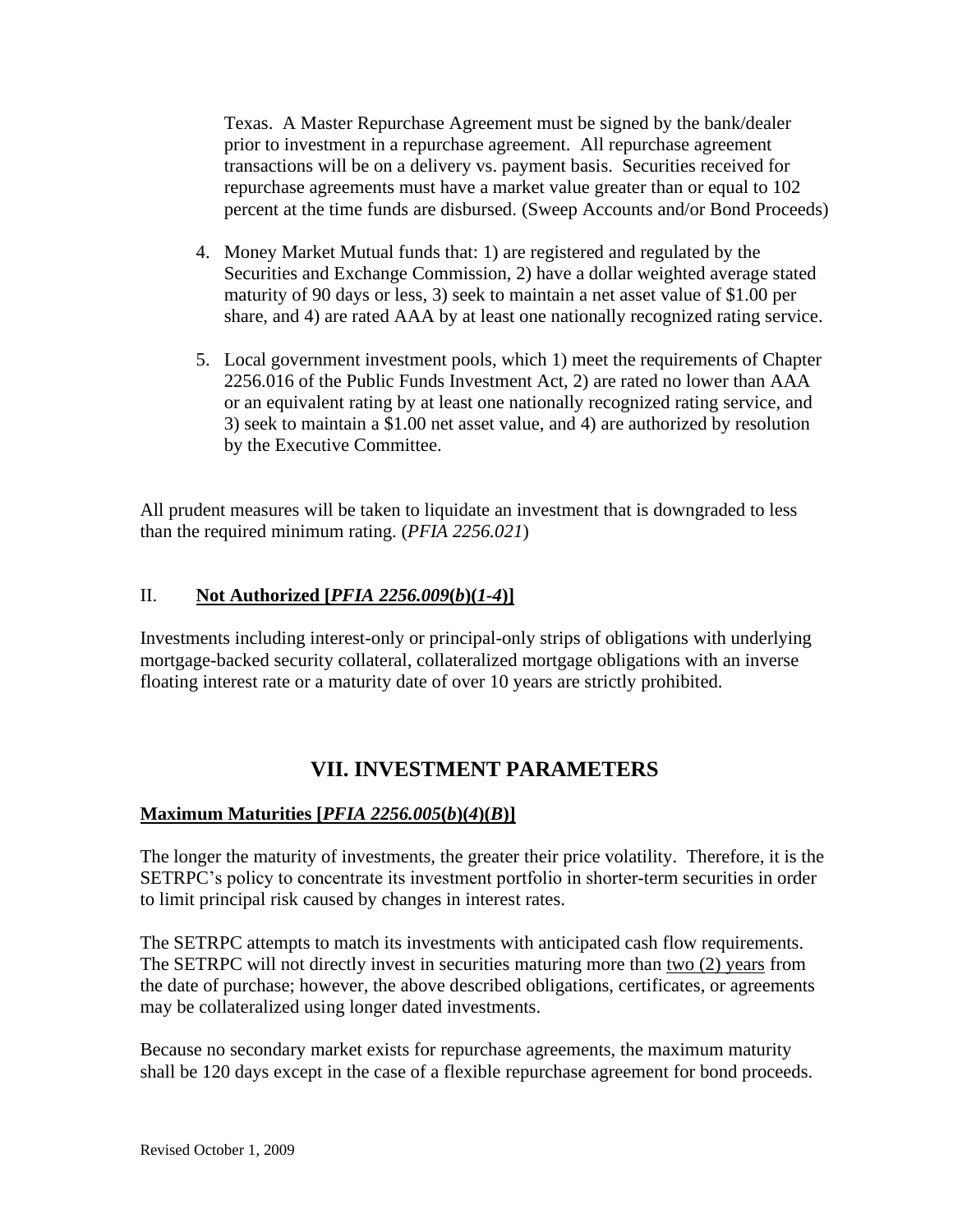The maximum maturity for such an investment shall be determined in accordance with project cash flow projections and the requirements of the governing bond ordinance.

*The composite portfolio will have a weighted average maturity of 365 days or less. This dollar-weighted average maturity will be calculated using the stated final maturity dates of each security. [PFIA 2256.005(b)(4)(C)]*

## **Diversification [***PFIA 2256.005***(***b***)(***3***)]**

The SETRPC recognizes that investment risks can result from issuer defaults, market price changes or various technical complications leading to temporary illiquidity. Risk is managed through portfolio diversification that shall be achieved by the following general guidelines:

- Limiting investments to avoid overconcentration in investments from a specific issuer or business sector (excluding U.S. Treasury securities, demand deposits and certificates of deposit that are fully insured and collateralized in accordance with state and federal law),
- Limiting investment in investments that have higher credit risks (example: commercial paper),
- Investing in investments with varying maturities, and
- Continuously investing a portion of the portfolio in readily available funds such as local government investment pools (LGIPs), demand deposits, money market funds or overnight repurchase agreements to ensure that appropriate liquidity is maintained in order to meet ongoing obligations.

The following maximum limits, by instrument, are established for the SETRPC's total portfolio:

|  | 100% |
|--|------|
|  | 20%  |
|  | 50%  |
|  | 50%  |
|  |      |

\*Excluding flexible repurchase agreements for bond proceeds investments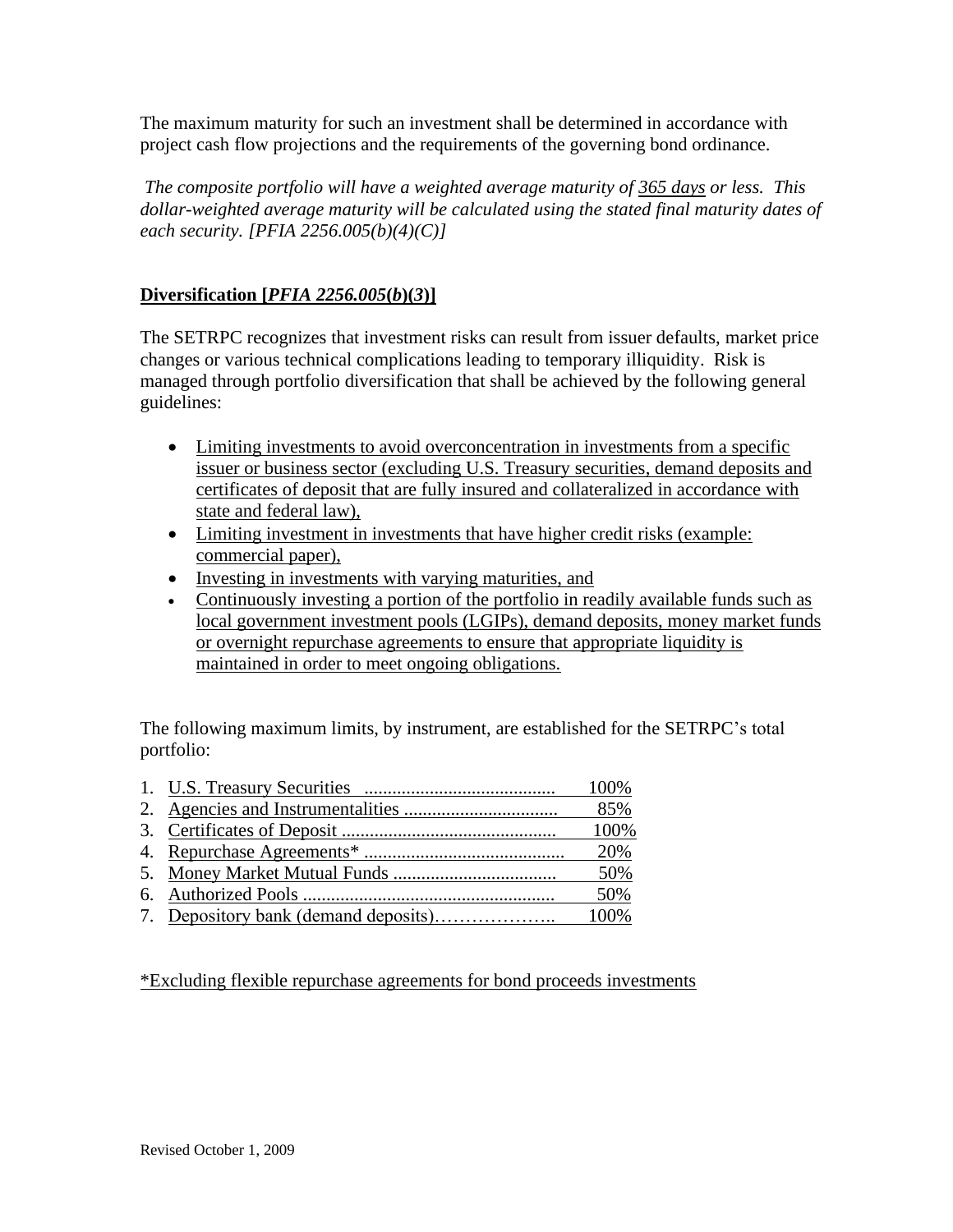## **VIII. SELECTION OF BANKS AND DEALERS**

### **Depository (SETRPC By-Laws Article IX Finance)**

In accordance with SETRPC By-Laws at least every 5 years a Depository shall be selected through the SETRPC's banking services procurement process, which shall include a formal request for proposal (RFP). The selection of a depository will be determined by competitive bid and evaluation of bids will be based on the following selection criteria:

- The ability to qualify as a depository for public funds in accordance with state law.
- The ability to provide requested information or financial statements for the periods specified.
- The ability to meet all requirements in the banking RFP.
- Complete response to all required items on the bid form
- Lowest net banking service cost, consistent with the ability to provide an appropriate level of service.
- The credit worthiness and financial stability of the bank.

### **Authorized Brokers/Dealers (***PFIA 2256.025***)**

The SETRPC shall, at least annually, review, revise, and adopt a list of qualified broker/dealers and financial institutions authorized to engage in securities transactions with the SETRPC. Those firms that request to become qualified bidders for securities transactions will be required to provide a completed broker/dealer questionnaire that provides information regarding creditworthiness, experience and reputation and a certification stating the firm has received, read and understood the SETRPC's investment policy and agree to comply with the policy. Authorized firms may include primary dealers or regional dealers that qualify under Securities & Exchange Commission Rule 15C3-1 (Uniform Net Capital Rule), and qualified depositories. All investment providers, including financial institutions, banks, money market mutual funds, and local government investment pools, must sign a certification acknowledging that the organization has received and reviewed the SETRPC's investment policy and that reasonable procedures and controls have been implemented to preclude investment transactions that are not authorized by the SETRPC's policy. [*PFIA 2256.005*(*k-l*)]

#### **Competitive Bids (***Best Practice***)**

It is the policy of the SETRPC to require competitive bidding for all individual security purchases and sales except for: a) transactions with money market mutual funds and local government investment pools b) demand deposits with the SETRPC's Depository and c) treasury and agency securities purchased at issue through an approved broker/dealer or financial institution. The Director of Finance shall develop and maintain procedures for ensuring competition in the investment of the SETRPC's funds.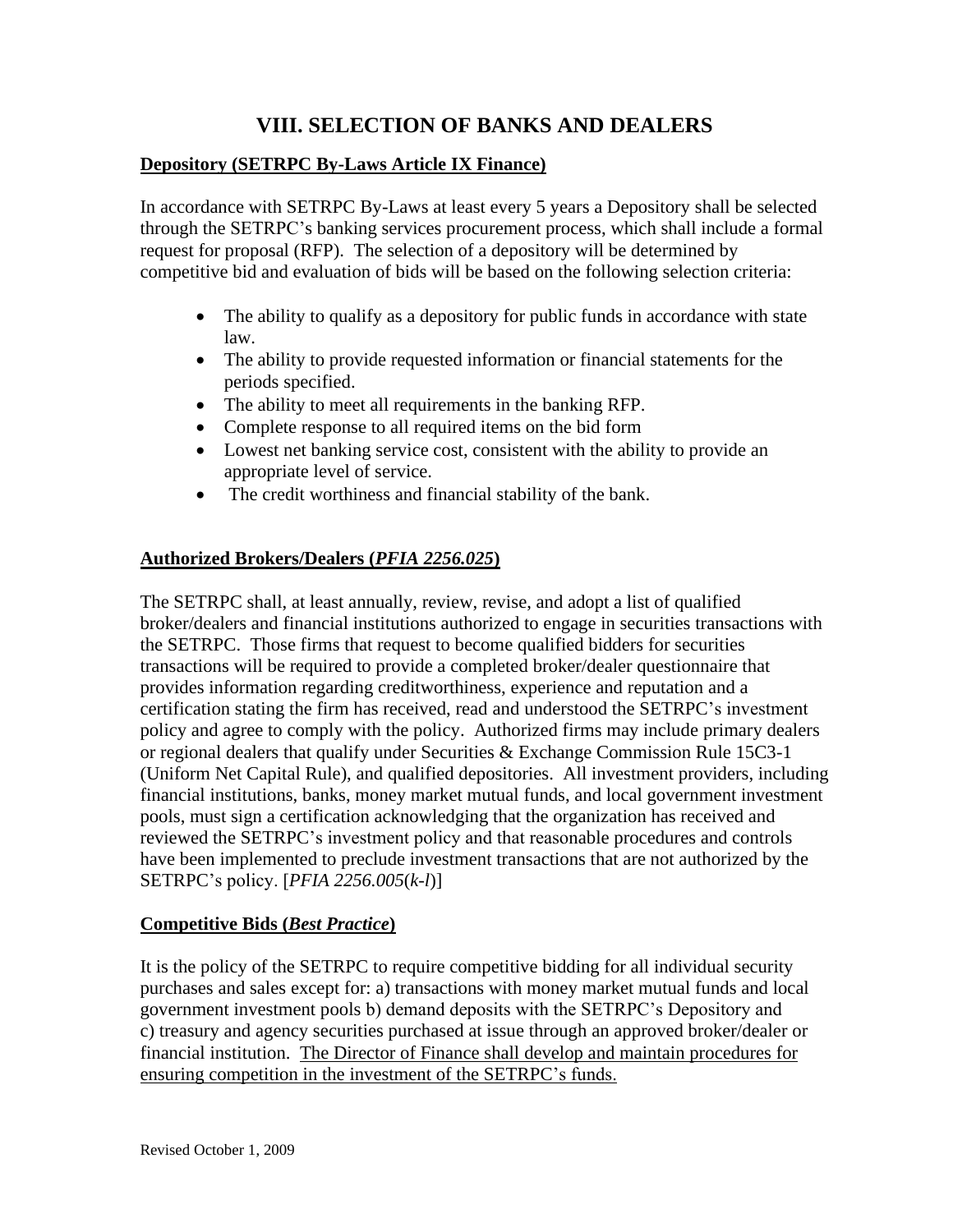### **Delivery vs. Payment [***PFIA 2256.005***(***b***)(***4***)(***E***)]**

Securities shall be purchased using the **delivery vs. payment** method with the exception of investment pools, demand deposits and mutual funds. Funds will be released after notification that the purchased security has been received.

## **IX. CUSTODIAL CREDIT RISK MANAGEMENT**

#### **Safekeeping and Custodial Agreements**

The SETRPC shall contract with a bank or banks for the safekeeping of securities either owned by the SETRPC as part of its investment portfolio or held as collateral to secure demand or time deposits. Securities owned by the SETRPC shall be held in the SETRPC's name as evidenced by safekeeping receipts of the institution holding the securities.

Collateral for deposits will be held by a third party custodian designated by the SETRPC and pledged to the SETRPC as evidenced by safekeeping receipts of the institution with which the collateral is deposited. Original safekeeping receipts shall be obtained. Collateral may be held by the depository bank's trust department, a Federal Reserve bank or branch of a Federal Reserve bank, a Federal Home Loan Bank, or a third party bank approved by the SETRPC.

#### **Collateral Policy (***PFCA 2257.023***)**

Consistent with the requirements of the Public Funds Collateral Act, it is the policy of the SETRPC to require full collateralization of all SETRPC funds on deposit with a depository bank, other than investments. In order to anticipate market changes and provide a level of security for all funds, the collateralization level will be 102% of market value of principal and accrued interest on the deposits or investments less an amount insured by the FDIC. At its discretion, the SETRPC may require a higher level of collateralization for certain investment securities. Securities pledged as collateral shall be held by an independent third party with whom the SETRPC has a current custodial agreement. The Director of Finance is responsible for entering into collateralization agreements with third party custodians in compliance with this Policy. The agreements are to specify the acceptable investment securities for collateral, including provisions relating to possession of the collateral, the substitution or release of investment securities, ownership of securities, and the method of valuation of securities. A clearly marked evidence of ownership (safekeeping receipt) must be supplied to the SETRPC and retained. Collateral shall be reviewed at least monthly to assure that the market value of the pledged securities is adequate.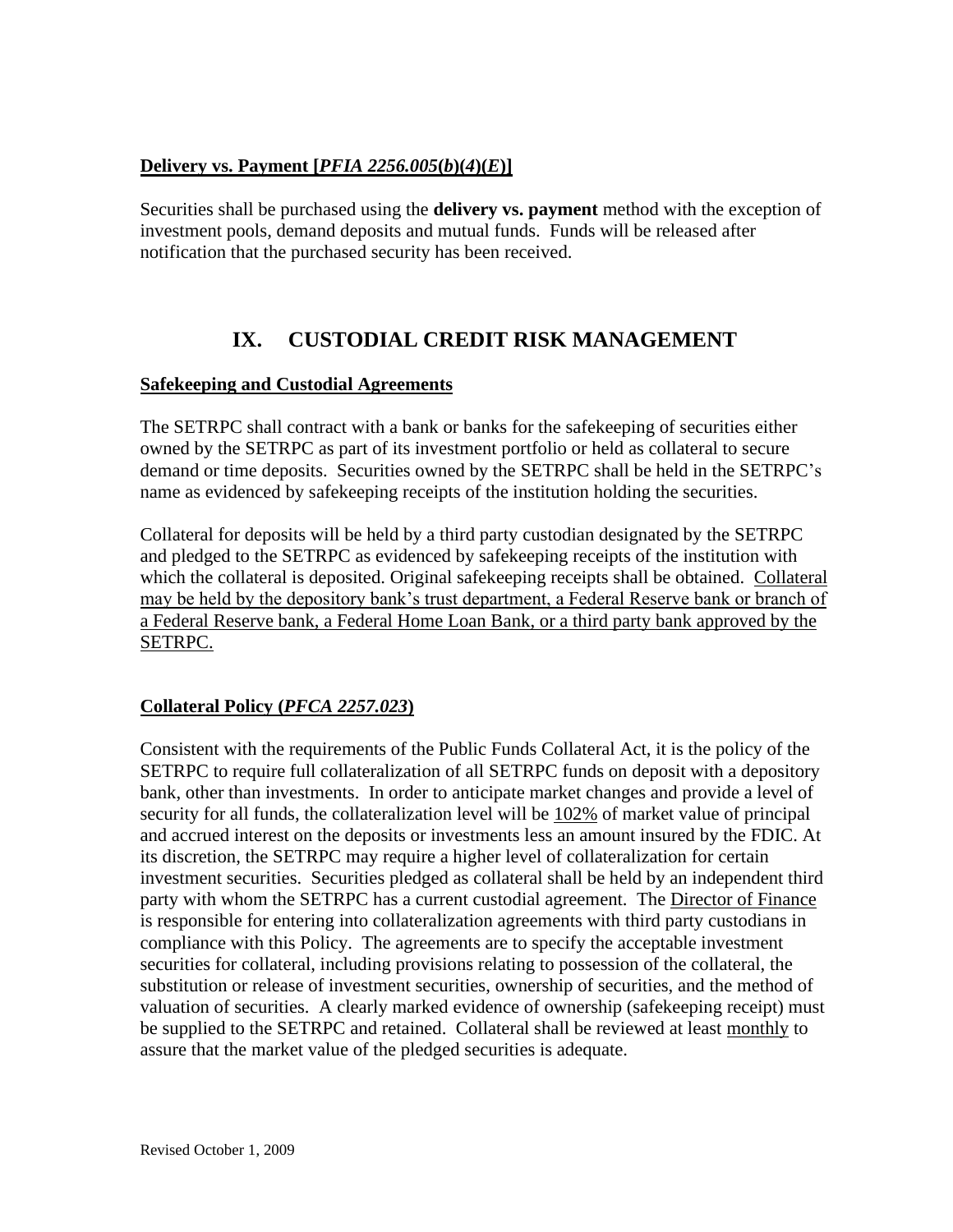## **Collateral Defined**

The SETRPC shall accept only the following types of collateral:

- Obligations of the United States or its agencies and instrumentalities
- Direct obligations of the state of Texas or its agencies and instrumentalities
- Collateralized mortgage obligations directly issued by a federal agency or instrumentality of the United States, the underlying security for which is guaranteed by an agency or instrumentality of the United States
- Obligations of states, agencies, counties, cities, and other political subdivisions of any state rated as to investment quality by a nationally recognized rating firm not less than A or its equivalent with a remaining maturity of ten (10) years or less
- A surety bond issued by an insurance company rated as to investment quality by a nationally recognized rating firm not less than A
- A letter of credit issued to the SETRPC by the Federal Home Loan Bank

#### **Subject to Audit**

All collateral shall be subject to inspection and audit by the Director of Finance or the SETRPC's independent auditors.

# **X. PERFORMANCE**

#### **Performance Standards**

The SETRPC's investment portfolio will be managed in accordance with the parameters specified within this policy. The portfolio shall be designed with the objective of obtaining a rate of return through budgetary and economic cycles, commensurate with the investment risk constraints and the cash flow requirements of the SETRPC.

#### **Performance Benchmark (***Best Practice***)**

It is the policy of the SETRPC to purchase investments with maturity dates coinciding with cash flow needs. Through this strategy, the SETRPC shall seek to optimize interest earnings utilizing allowable investments available on the market at that time. Market value will be calculated on a quarterly basis on all securities owned and compared to current book value. The SETRPC's portfolio shall be designed with the objective of regularly meeting or exceeding the average rate of return on U.S. Treasury Bills at a maturity level comparable to the SETRPC's weighted average maturity in days.